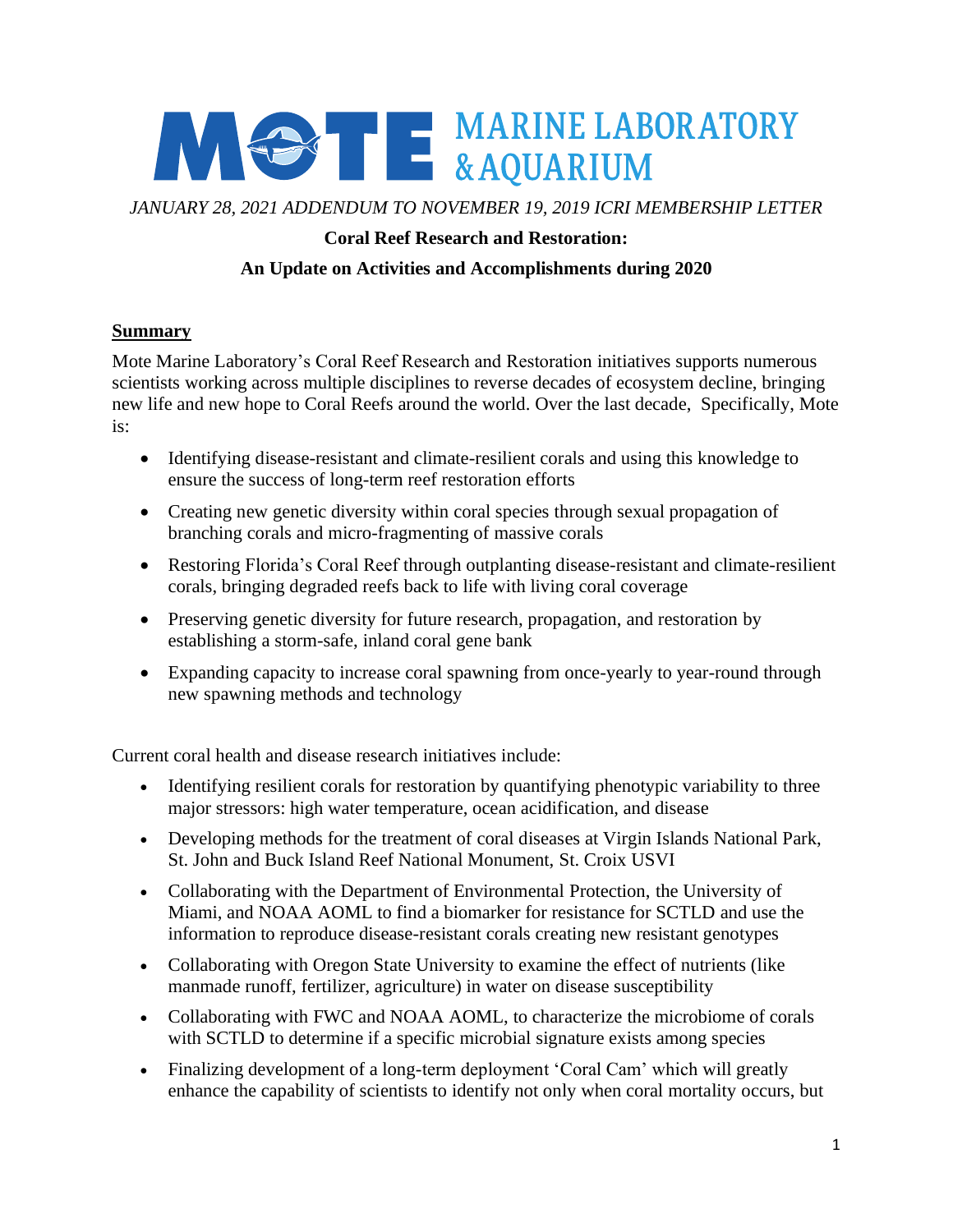also how it occurs - allowing scientists to pick the best genotypes to resist specific stressors

- Exploring how one particular species of butterflyfish (Chaetodons) use sensory cues to locate infected corals from long distances and target SCTLD-lesioned corals
- Evaluating the epigenetic/microbiome-mediated mechanisms underlying the heritability of disease resistance in staghorn corals (in collaborations with Texas A&M University and University of Oregon, respectively)

## **Reef Restoration Breakthroughs**

Mote Marine Laboratory recently celebrated two major breakthroughs in coral reproduction science:

During the summer of 2020, Mote became the first scientific organization to carry out every step of the staghorn coral sexual propagation process— from spawning and outgrowing in the laboratory, to outplanting and maintaining on the reef until they reach sexual maturity, become gravid, and spawn again to create an entire second generation of disease-resistant and climateresilient corals. In the coming year, Mote will study the fecundity of this second generation of corals to learn if there are trade-offs between their known resilience and their ability to contribute to future generations of this endangered coral.

In another breakthrough, Mote-grown mountainous star corals that were outplanted to the reef grew to sexual maturity and spawned in record-time. Mountainous star corals are critical to the long-term survival of our reefs, but are extremely slow-growing. It typically takes several decades for these massive, reef-building species to reach sexual maturity and begin propagating in the wild. This summer, however, colonies of Mote-grown corals spawn on the reef in just five years— the first time this has happened anywhere in the world. This newfound accelerated growth cycle for outplanted corals makes it possible to literally shave decades off the reef restoration process.

Using these and other science-based methods, Mote has outplanted over 100,000 corals to date, restoring approximately 100 acres of degraded reef tract. Mote's multi-year goal is to increase by 25% the amount of living coral on Florida's Coral Reef at which point, Mote believes, coral colonies will achieve a critical mass than enables them to propagate, cross-fertilize, and create diverse new strains and generations of corals all on their own, without continued human intervention.

Current restoration initiatives include:

- Determining the cost and benefit associated with outplanting corals of different sizes from Mote's land-based nursery
- Comparing growth rates between field and land-based nurseries after the microfragmentation process
- Characterizing the changing physiology of corals as outplanting occurs from Mote's land-based nursery (collaboration with University of Alabama)
- Developing methods to deter predation on newly outplanted corals (in collaboration with Florida International University)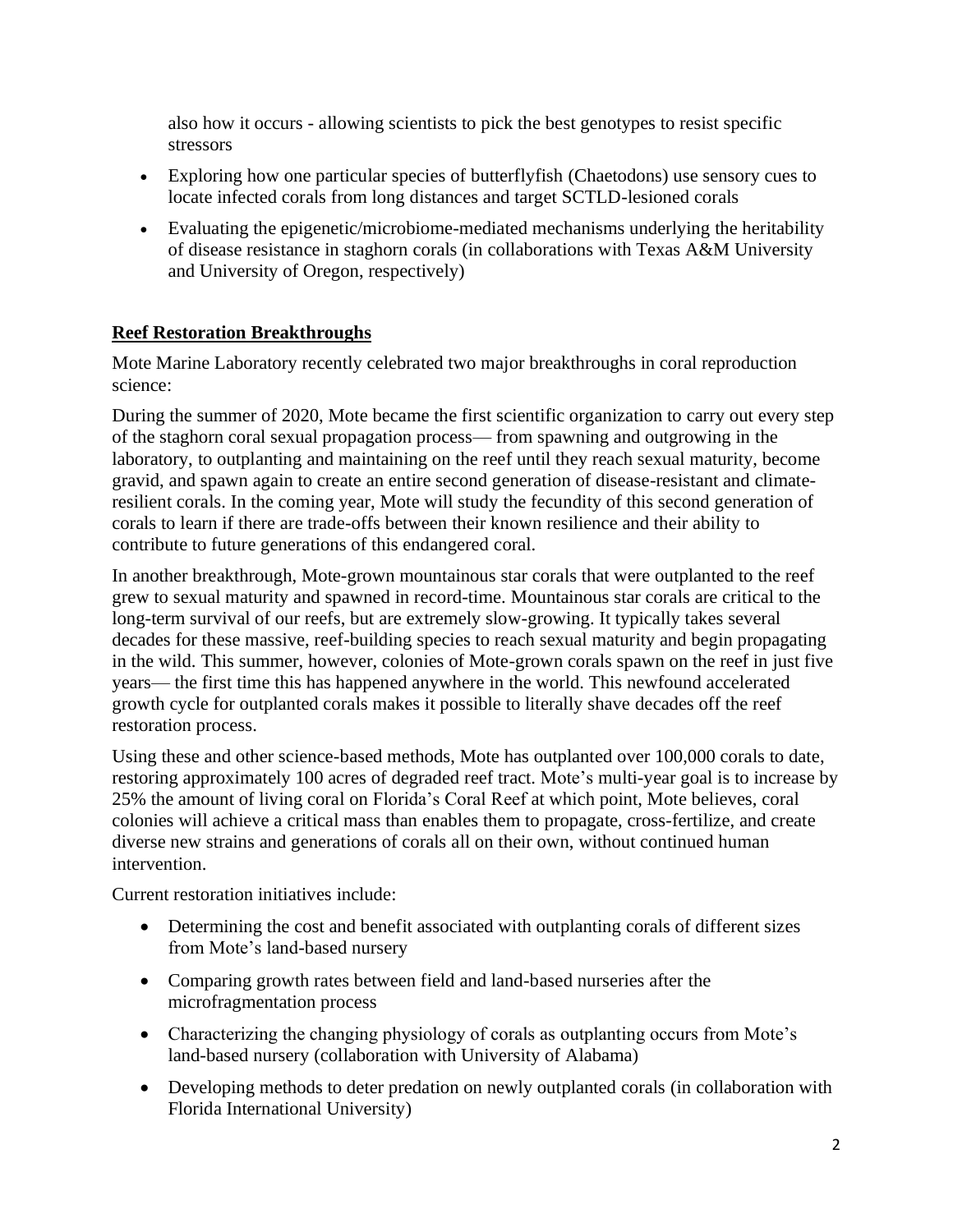- Integrating 3D photogrammetry to assess ecosystem recovery of restoration sites
- Quantifying survival and changing physiology of Acroporid corals outplanted to multiple sites in the lower Keys (in collaboration with University of Southern California)
- Assessing the application of probiotics to protect against SCTLD (in collaboration with Smithsonian Research Institute)
- Quantifying the variability of SCTLD occurrence on outplanted corals among sites, regions, and coral species
- Assessing the survival of SCLTD-susceptible corals after conducting regional restoration efforts (in collaboration with FWC, UM, Nova Southeastern University, Florida Atlantic University, Coral Restoration Foundation)
- Assessing the physiology of corals grown using trees versus blocks under different climate change and ocean acidification scenarios
- Assessing impacts of *in-situ* restoration methods on global change resilience of *Acropora cervicornis* (in collaboration with California Academy of Sciences)
- Researching mangroves as refugia for coral against acidification (in collaboration with Woods Hole Oceanographic Institute, UM)
- Assessing the effect of growth material, genotype, and 'mother plug' on growth and survival of elkhorn coral fragments grown in the lab (Mote REU project)
- Assessing the utility of 3D coral scanning to measure coral growth and area in an unbiased way to facilitate global collaboration (Mote REU project)
- Assessing drivers and correlates of staghorn coral condition and survival across the Florida Reef Tract
- Monitoring the growth, health, and sexual maturation of Mote-restored coral populations on the reef
- Tracking sexual reproduction (e.g., timing and synchronicity of spawning) of Moterestored coral populations over time
- Investigating local environmental drivers, including chemical/developmental toxicity and underlying delayed sexual maturation of restored staghorn populations (collaboration with NOAA)
- Evaluating reproductive compatibility in terms of spawning synchronicity and fertilization success among staghorn broodstock
- Developing and optimizing assisted sexual reproduction protocols including methods for spawning, fertilization, settlement, and rearing of multiple coral species
- Testing for trade-offs between fecundity and disease-resistance among staghorn broodstock
- Optimizing post-settlement survivorship of mountainous star coral sexual recruits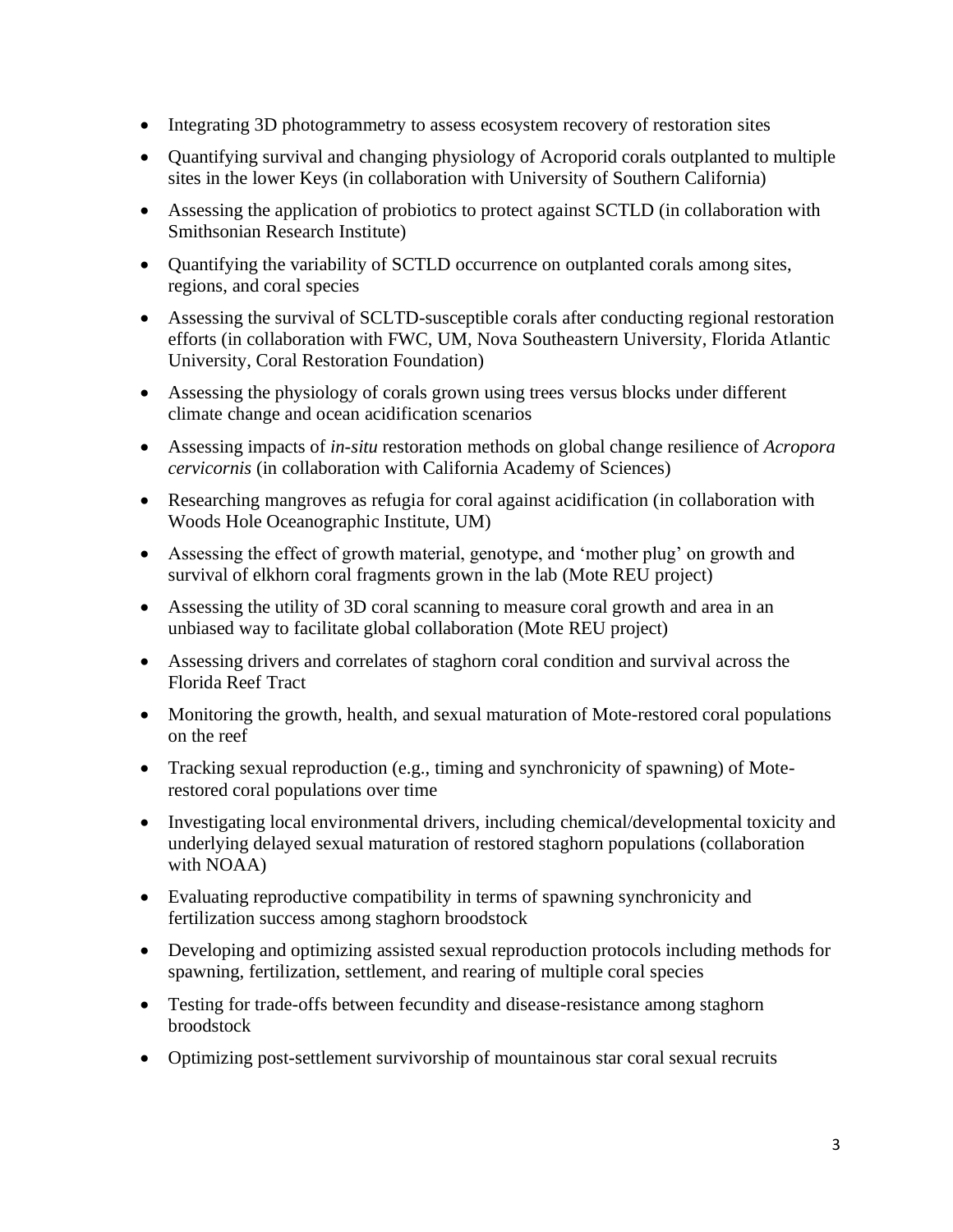- Using 3D laser scanning as a tool to measure growth rates of live coral microfragments used for restoration
- Exploring the potential for using coral pheromones to regulate spawning timing
- Establishing a technique to identify the gender of great star coral colonies using novel methodologies like microfragmentation-fusion and technologies such as induced spawning
- Developing tools and methodologies for more quickly creating (*ex-situ*) sexually mature colonies to be used for assisted sexual reproduction research
- Using *ex-situ* spawning systems to induce spawning in corals outside of their typical spawning times for various research objectives
- Evaluating the efficacy of outplanting sexually mature adult colonies for promoting the faster recovery of sexually reproducing restored populations
- Assessing endosymbiont differences among corals in the land-based nursery vs. fieldbased nursery vs. outplant site
- Using parent-offspring staghorn samples to construct genetic maps (in collaboration with Penn State University)
- Expanding Mote's genetic library of genotypes used for restoration including corals from Mote's land-based and offshore nurseries

# **Special Initiatives**

*Mission: Iconic Reefs* - Mote is a part of an unprecedented effort to restore seven ecologically and culturally significant coral reefs within Florida Keys National Marine Sanctuary. Led by NOAA and informed by years of research, successful trials, and expertise, the mission represents one of the largest investments ever undertaken in coral restoration. By focusing additional efforts on coral reef habitat, *Mission: Iconic Reefs* complements NOAA's ongoing Florida Keys National Marine Sanctuary Restoration Blueprint and management plan.

The effort to put Florida Keys coral reefs on track for recovery is an enormous undertaking requiring long-term collaboration between many partners. *Mission: Iconic Reefs* engages worldrenowned scientists, local restoration partners, and other federal and state agencies to save these important, iconic resources. By restoring corals at seven iconic reef sites in Florida Keys National Marine Sanctuary, we can change the trajectory of an entire ecosystem and help save one of the world's most unique areas for future generations.

# **Upper Keys and Biscayne National Park Expansion Projects**

Mote has established a new coral nursery in the Upper Keys to produce new restoration corals with a priority for the restoration of the Cheeca Rocks Sanctuary Preservation Area, one of the seven iconic reefs. Located on Islamorada, the nursery will house 10,000 coral fragments and produce up to 5,000 corals annually for outplanting each year. The overall footprint will allow facilities expansion and increased production numbers over time. By maintaining 10,000 corals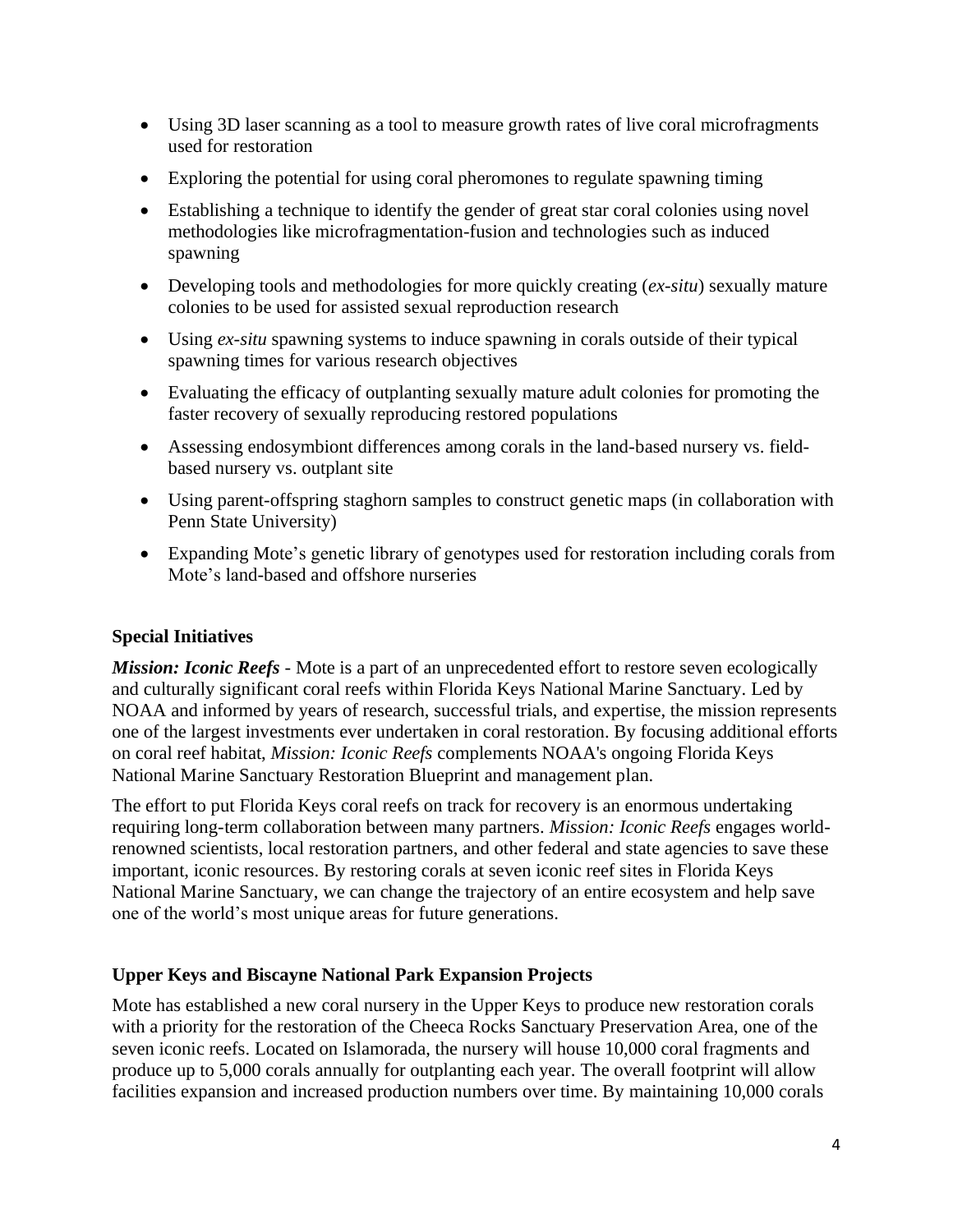per year, half of which are outplanted annually, the nursery will become a source of renewable material for ongoing coral restoration in the Upper Keys.

Mote is also expanding its reef restoration footprint in several ways. Mote is collaborating with Biscayne National Park on Florida's east coast, for example, to help restore another species of coral, the critically endangered elkhorn coral (*Acropora palmata*), on a different part of Florida's Coral Reef. Through this effort, Mote will outplant a total of 1,000 elkhorn corals on the reef. Closer to home, on Islamorada in the Florida Keys, Mote is working to establish a new coral nursery that will create the capacity for a citizen science outplanting project at Cheeca Rocks. Currently, there are no reef restoration efforts in the Islamorada area. Mote's expansion here will fill a critical gap in restoration coverage.

### **Land-based Coral Gene Bank**

Mote has created a large-scale, land-based National/International Coral Gene Bank that will serve as a "Noah's Ark" to preserve species and genetic diversity for future research, propagation, and restoration. The facility is located in an environmentally hardened building with redundant power and re-circulating seawater systems on the 200-acre Mote Aquaculture Research Park campus  $\sim$  20 miles inland from the coast. Mote's initial strategy is to maintain dozens of different genotypes each of ~30 corals species endemic to Florida, stored in triplicate independent raceway systems. These coral species and genotype holdings (currently over 1,600 genotypes from 17 species, with ~3,600 additional genotypes from 3 species that will be added over next two years) represent the source of future generations of coral which can be used both for restoration outplanting and resiliency research. Corals grown for research liberate us from needing to harvest wild coral species that are already in decline. Mote has now expanded this facility's focus to include multiple genotypes of additional species that are endemic to the broader Caribbean and other regions around the globe and become a true Global Coral Gene Bank.

The goals of the Mote coral gene bank include: providing a safe-haven for corals that are on the brink of local and regional extinction; maintaining genetically diverse broodstock for future generations of corals; ensuring genetic diversity within restoration populations; creating thousands of new corals through assisted sexual reproduction; eliminating the need for harvesting corals in the wild for research based purposes; enabling year-round spawning; and studying and preserving resilient corals for biomarker development and resilient reef restoration activities.

At present, Mote can screen 20-30 coral genotypes per year. In order to keep up with its own production of new coral genotypes, Mote scientists need to be able to screen hundreds of new genotypes each year to make sure that only those corals that are most resistant to disease and resilient to changing ocean conditions are selected for outplanting on the reef. In 2021, Mote and its partners seek to develop new methods for screening corals to high temperatures and ocean acidification more quickly which will in-turn, speed up Mote's reef restoration process.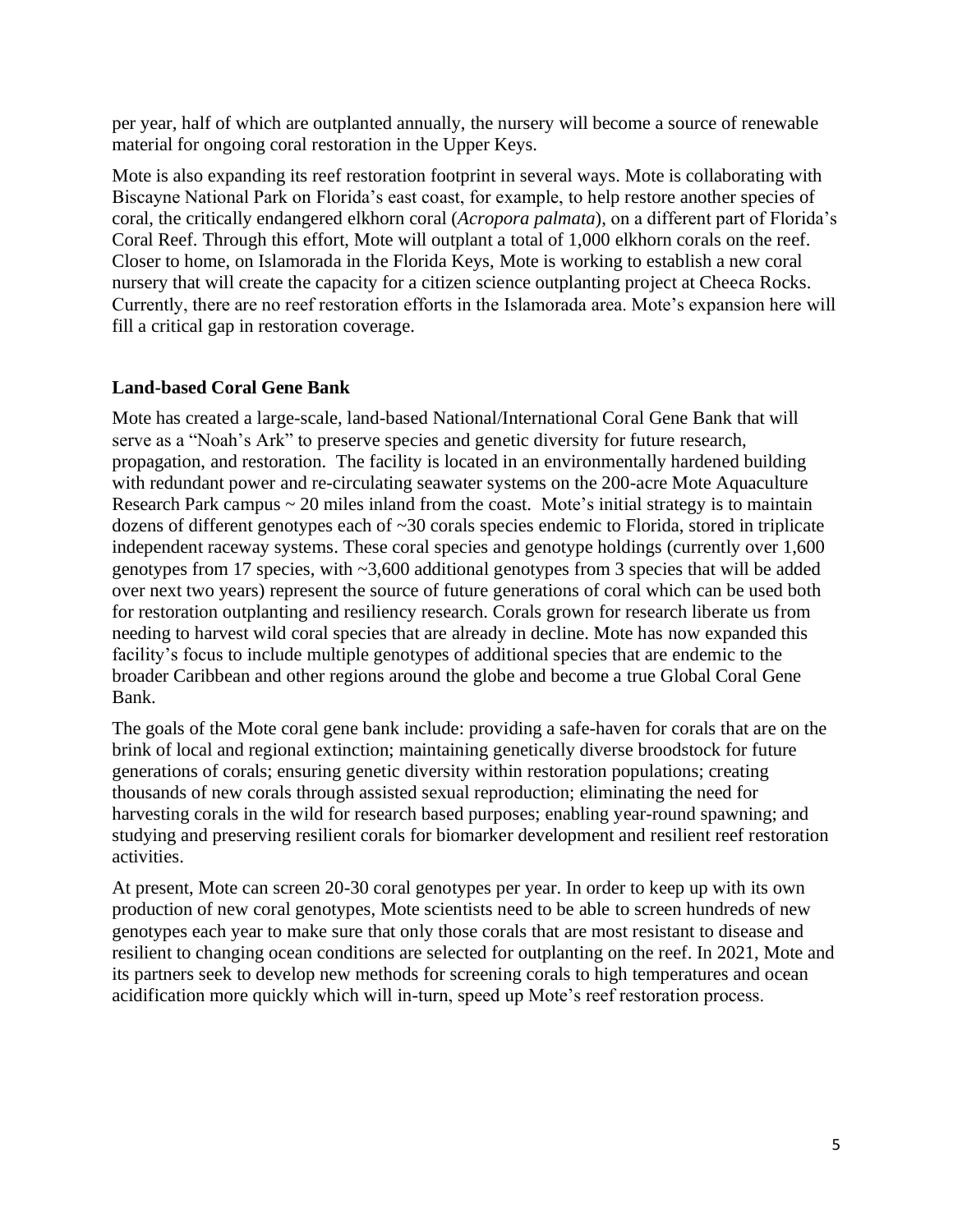#### **Published Research by Mote Scientists (bold) in 2020 (partial list)**

- **Gravinese, P.M**., Aronson, R.B., Toth, L.T. (2020) Digging into the geological record of environmentally driven changes in coral reef development. Oceanography. 33(1): 85-91. <https://doi.org/10.5670/occeanog.2020.113>
- Hilty, J.\*, Worboys, G.L., Keeley, A.\*, Woodley, S.\*, **Lausche, B**., Locke, H., Carr, M., Pulsford I., Pittock, J., White, J.W., Theobald, D.M., Levine, J., Reuling, M., Watson, J.E.M., Ament, R., and Tabor, G.M.\* (2020). Guidelines for conserving connectivity through ecological networks and corridors. Best Practice Protected Area Guidelines Series No. 30. Gland, Switzerland: IUCN, [https://portals.iucn.org/library/sites/library/files/documents/PAG-](https://portals.iucn.org/library/sites/library/files/documents/PAG-030-En.pdf)[030-En.pdf](https://portals.iucn.org/library/sites/library/files/documents/PAG-030-En.pdf)
- **Hall ER**, Wickes L, Burnett LE, Scott GI, Henandez D, Yates, KK, Barbero L, Reimer JJ, Baalousha M, Mintz J, Cai W-J, Craig JK, DeVoe MR, Fisher WS, Hathaway TK, Jewett EB, Johnson Z, Keener P, Mordecai RS, Noakes S, Phillips C, Sandifer PA, Schnetzer A, Styron J (2020) Acidification in the US Southeast: causes, potential consequences and the role of the Southeast Ocean and Coastal Acidification Network. *Frontiers in Marine Science*. 7:548.doi: 10.3389/fmars.2020.00548
- Klinges JG, Maher RL, Vega Thurber RL, **Muller EM** (2020) Parasitic "Candidatus *Aquarickettsia rohweri*" is a marker of disease susceptibility in *Acropora cervicornis* but is lost during thermal stress. *Environmental Microbiology*.
- **Koch, H., Muller, E.M.** and **Crosby, M.P.** (2021) Restored Corals Spawn Hope for Reefs Worldwide. *The Scientist.* [https://www.the-scientist.com/features/restored-corals-spawn](https://www.the-scientist.com/features/restored-corals-spawn-hope-for-reefs-worldwide-68368)[hope-for-reefs-worldwide-68368](https://www.the-scientist.com/features/restored-corals-spawn-hope-for-reefs-worldwide-68368)
- **Koch HR,** Wagner S, Becks L. (2020) Antagonistic species interaction drives selection for sex in a predator–prey system. *Journal of Evolutionary Biology*. DOI: 10.1111/jeb.13658
- Lustic, C., Maxwell, K. **Bartels, E**., Reckenbeil, B., Utset, E., Schopmeyer, S., Zink, I., Lirman, D. (2020) The impacts of competitive interactions on coral colonies after transplantation: A multispecies experiment from the Florida Keys, US. *Bulletin of Marine Science*, 96(0):000–00
- Meiling S, **Muller EM,** Smith TB and Brandt ME (2020) 3D Photogrammetry Reveals Dynamics of Stony Coral Tissue Loss Disease (SCTLD) Lesion Progression Across a Thermal Stress Event. Front. Mar. Sci. 7:597643. doi: 10.3389/fmars.2020.597643
- **Muller EM**, Sartor C, Alcaraz N, van Woesik R (2020) Spatial epidemiology of stony-coraltissue-loss disease in Florida. *Frontiers in Marine Science*. 7:163. doi: 10.3389/fmars.2020.00163
- Platz, M.P., Takeshita, Y., **Bartels, E**., Ariasa, M.A. (2020) Evaluating the potential for autonomous measurements of net community production and calcification as a tool for monitoring coral restoration. **Ecological Engineering**, Volume 158, 106042.
- Rosales SM, **Clark AS**, Huebner LK., Ruzicka RR., **Muller EM** (2020). Rhodobacterales and Rhizobiales are associated with Stony Coral Tissue Loss Disease and its suspected sources of transmission. *Frontiers in Microbiology*, *11*, 681.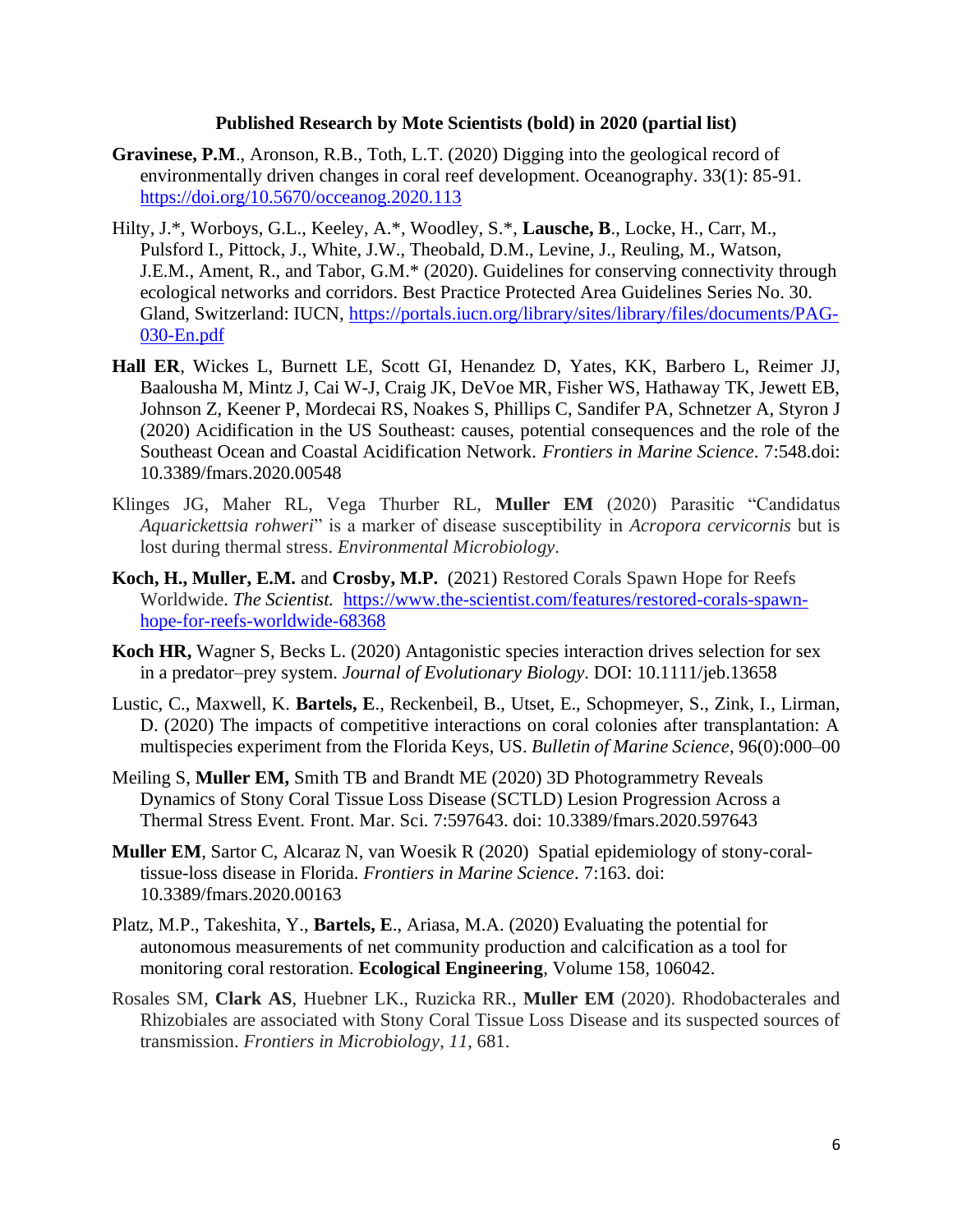- Sharp WC, Shea CP, Maxwell KE, **Muller EM**, Hunt JH (2020) Evaluating the small-scale epidemiology of the stony-coral -tissue-loss-disease in the middle Florida Keys. *PLoS ONE*  15(11): e0241871.<https://doi.org/10.1371/journal.pone.0241871>
- Van Woesik, R., Banister, R.B., **Bartels, E.,** Gilliam, D.S., Goergen, E.A., Lustic, C., Maxwell, K., Moura, A., **Muller, E.M.,** Schopmeyer, S., Winters, R.S., Lirman, D. (2020) Differential survival of nursery reared Acropora cervicornis outplants along the Florida reef tract. *Restoration Ecology* 29: e13302.

#### **Collaborative Partners (Partial List)**

#### **Research Partners**

Association of Marine Laboratories of the Caribbean Association of Zoos & Aquariums Biosphere 2 Arizona State University California Academy of Sciences CARMABI (Caribbean Research and Management of Biodiversity) Coral Restoration Foundation Florida Aquarium Florida Atlantic University Florida Department of Environmental Protection – Florida Coastal Office, Florida Park Service Florida Fish and Wildlife Conservation Commission – Fish and Wildlife Research Institute Florida Institute of Technology Florida International University Florida Keys National Marine Sanctuary George Mason University Louisiana State University National Fish and Wildlife Foundation National Marine Sanctuary Foundation National Park Service (Biscayne National Park, Dry Tortugas National Park, South Florida/Caribbean Network) NOAA (Coral Reef Conservation Program, National Centers for Coastal Ocean Science, Florida Keys National Marine Sanctuary) NOAA Atlantic Oceanographic and Meteorological Laboratory Nova Southeastern University/National Coral Reef Institute OceanX Oregon State University Penn State University Perry Institute of Marine Science Rice University Scripps Oceanographic Institute Smithsonian Conservation Biology Institute Smithsonian Institution The Nature Conservancy United States Geological Survey (National Wildlife Health Center) University of Alabama University of Florida